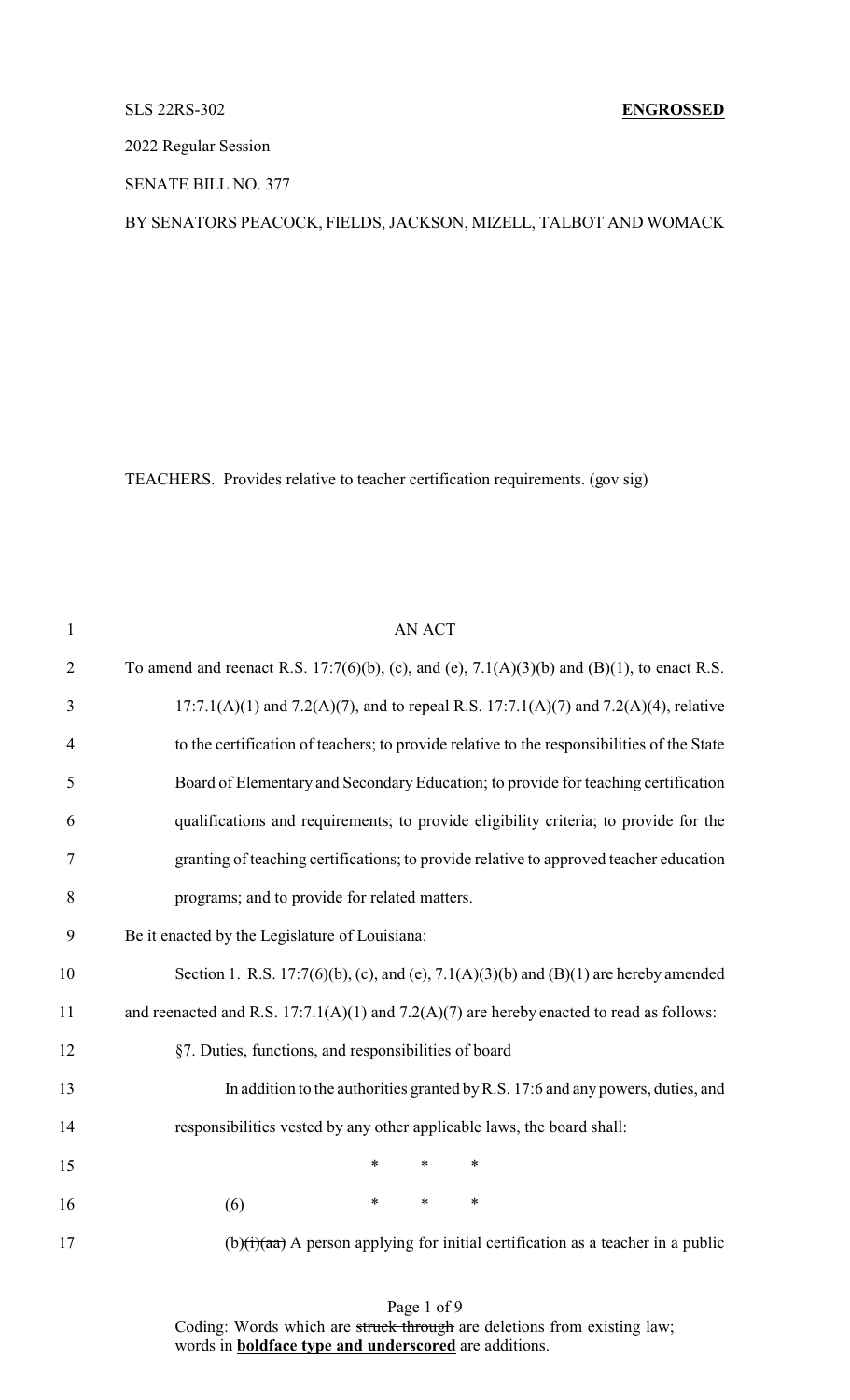1 school shall have passed satisfactorily an examination, which shall include English 2 proficiency, pedagogical knowledge, and knowledge in his area of specialization, as a prerequisite to the granting of such certificate. However, a person who is employed as a foreign language teacher in a Certified Foreign Language Immersion Program pursuant to R.S. 17:273.2, and who is not otherwise eligible to receive state authorization to teach through participation in the Foreign Associate Teacher Program, shall not be required to pass the examination required by this Subitem, but shall at least have a baccalaureate degree and shall be subject to all provisions of state law relative to background checks and criminal history review applicable to the employment of public school personnel.

 (bb) On and after September 15, 1981, any **(i) Any** person certified to teach in another state who applies for certification to teach in the public schools of Louisiana shall be required to pass satisfactorily the examination which is 14 administered in accordance with the provisions of this Paragraph as a prerequisite to the granting of such certification. However, a teacher certified in another state who meets all other requirements for a Louisiana certificate granted to out-of-state graduates except for the provisions of this Item **the satisfactory passage of the examination** shall be granted a three-year nonrenewable provisional certificate to 19 be used while said teacher completes the requirements set forth in this Paragraph.

20 (ee)(ii) Any teacher who holds a valid out-of-state teaching certificate, and has at least three years of successful teaching experience in another state as 22 determined by the board, and has completed one year of employment as a teacher in the Louisiana public school system or as a teacher in a Louisiana nonpublic school **approved by the board as provided by law** shall not be required to take the 25 examination administered in accordance with the provisions of this Paragraph or to submit any examination scores from any examination previously taken in another state as a prerequisite to the granting of certification in Louisiana,**. Upon application and verification ofsuccessful teaching experience in another state by the board, the teacher shall be granted a valid standard Louisiana teaching certificate**

> Page 2 of 9 Coding: Words which are struck through are deletions from existing law; words in **boldface type and underscored** are additions.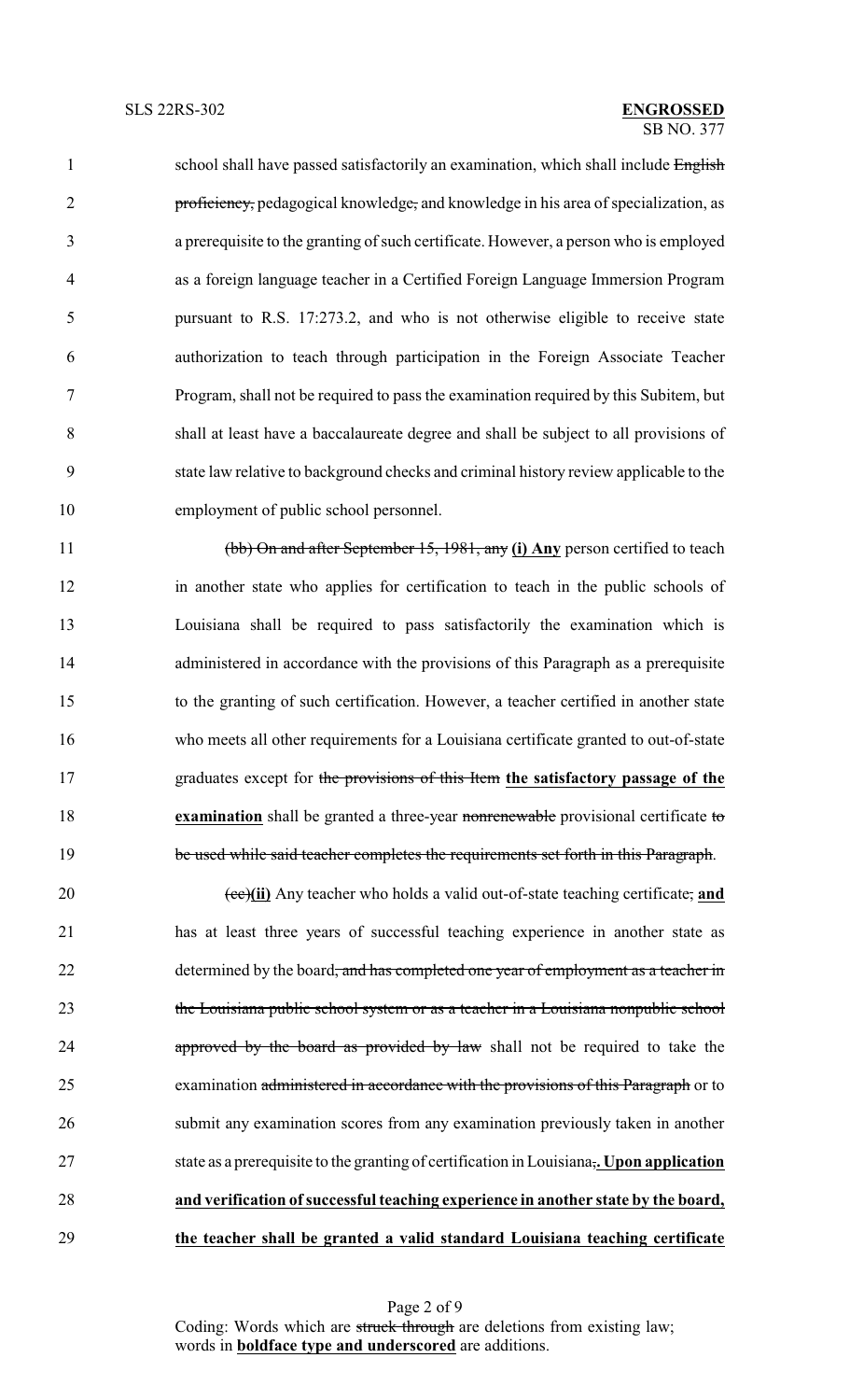| $\mathbf{1}$   | provided that all of the following conditions are met:                                         |
|----------------|------------------------------------------------------------------------------------------------|
| $\overline{2}$ | (aaa) The the teacher meets all other requirements for background checks                       |
| 3              | and criminal history reviews a Louisiana certificate as may be required by law and             |
| 4              | board policy.                                                                                  |
| 5              | (bbb) The local superintendent or his designee of the public school system                     |
| 6              | employing the teacher, the local superintendent of the school system operating the             |
| 7              | nonpublic school employing the teacher, if applicable, or, if not applicable, the              |
| 8              | principal of the approved nonpublic school employing the teacher has recommended               |
| 9              | the teacher for employment for the following school year subject to the receipt of a           |
| 10             | valid Louisiana teaching certificate.                                                          |
| 11             | (ccc) The local superintendent or his designee of the public school system                     |
| 12             | employing the teacher, the local superintendent of the school system operating the             |
| 13             | nonpublic school employing the teacher, if applicable, or, if not applicable, the              |
| 14             | principal of the approved nonpublic school employing the teacher has requested, on             |
| 15             | behalf of the teacher, that the teacher be granted a valid Louisiana teaching                  |
| 16             | certificate.                                                                                   |
| 17             | (dd)(iii)The examination shall be administered to each student in a teacher                    |
| 18             | education program at a public college or university in Louisiana prior to graduation           |
| 19             | and shall be administered to <b>other applicants</b> teachers certified in other states at any |
| 20             | time such examination is offered. The board shall prescribe other qualifications and           |
| 21             | requirements and shall consider other factors.                                                 |
| 22             | (ii)(iv) The state superintendent of education shall administer the                            |
| 23             | aforementioned policy of the board. In such administration of administering the                |
| 24             | policy, the superintendent shall choose the appropriate testing instrument, shall              |
| 25             | conduct all necessary research to validate the applicability of the instrument to              |
| 26             | teacher education programs within the state of Louisiana, and shall conduct all                |
| 27             | necessary research to determine the level at which the examination is satisfactorily           |
| 28             | completed. During the conduct of the research and in the preparation of the testing            |
| 29             | instrument, the superintendent shall meet with and consider the suggestions of                 |

Page 3 of 9 Coding: Words which are struck through are deletions from existing law; words in **boldface type and underscored** are additions.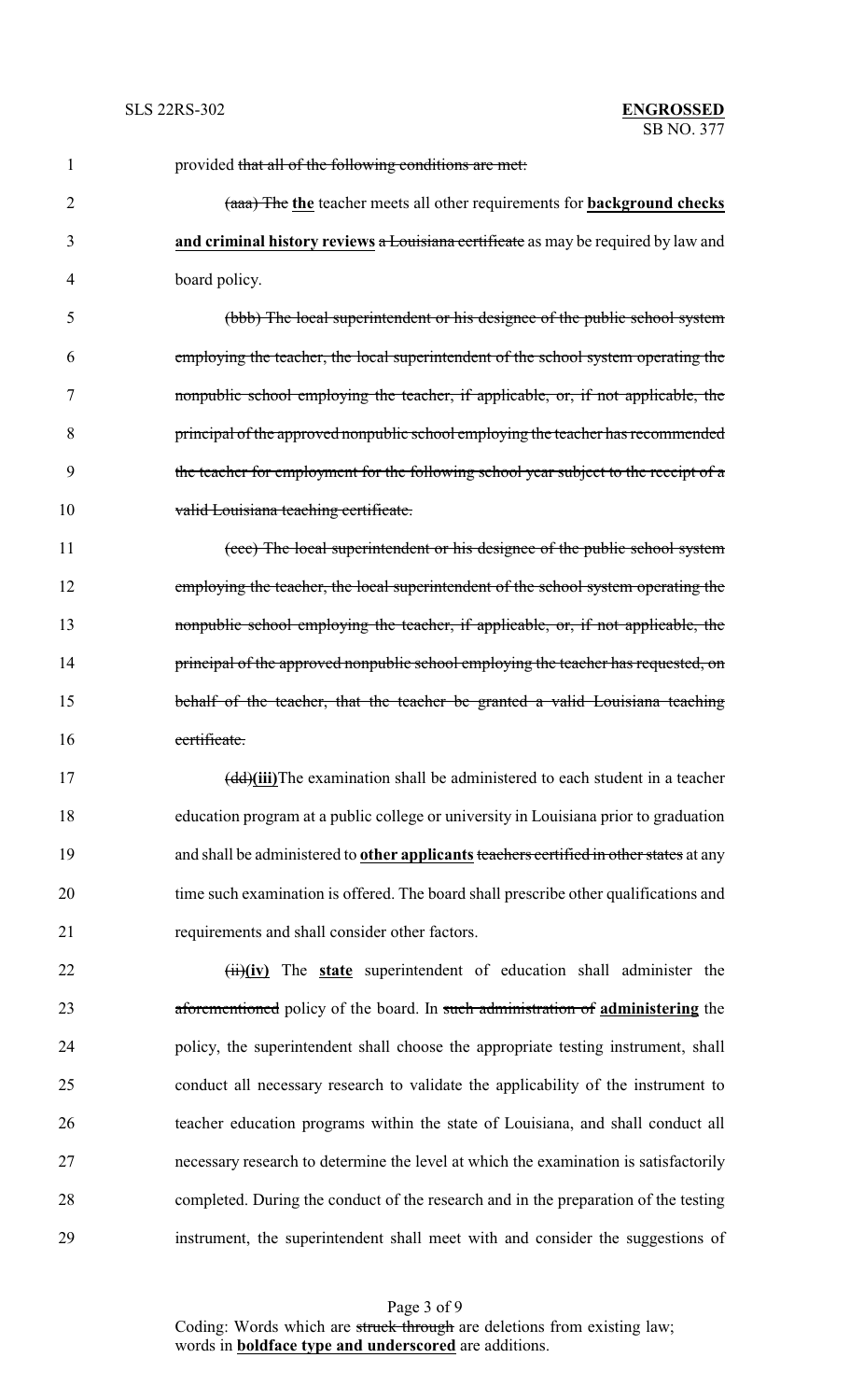- individual classroom teachers, representatives of teacher organizations, deans of education of the public colleges and universities of the state, and representatives of
- each of the governing boards for higher education.
	-

 (iii)**(v)** Any applicant seeking certification may apply for and take any required test or tests without limitation as to the frequency of applications or testing.

 (iv)**(vi)**The state superintendent of education shall annually submit a report to the House Committee on Education and the Senate Committee on Education relative to the examination administered pursuant to this Paragraph. Such report shall include but not be limited to the following: the number of persons to whom the examination was administered; the educational background and teaching experience of such persons; the number of persons successfullycompleting the examination; the effectiveness of the examination; and any suggestions for improving the examination.

 (c) Any person who fails **holds at least a masters degree in the subject area in which he is seeking employment or any person who meets all other certification requirements except he failed** to successfully pass the original examination required by Subparagraph (b) of this Paragraph, but who meets all other certification requirements and **but** who scored within ten percent of the score 19 required for passage on the original examination selected by the state superintendent of education, may be employed **as a teacher** for a period not to exceed one year **five years** in the following manner:

 (i) The state superintendent of education, upon receipt of a signed affidavit by the president and superintendent of the school board to which such person has applied for employment that there is no other applicant available for employment for a specific teaching position who has met the requirements of this Section **and who has agreed to participate in a mentorship program offered by the school board**, may issue an emergency teaching permit to such person. Such permit shall be in effect for not more than one year **five years** but may be renewed twice. Such renewal of the permit shall be accomplished in the same manner as the granting of the

Page 4 of 9 Coding: Words which are struck through are deletions from existing law; words in **boldface type and underscored** are additions.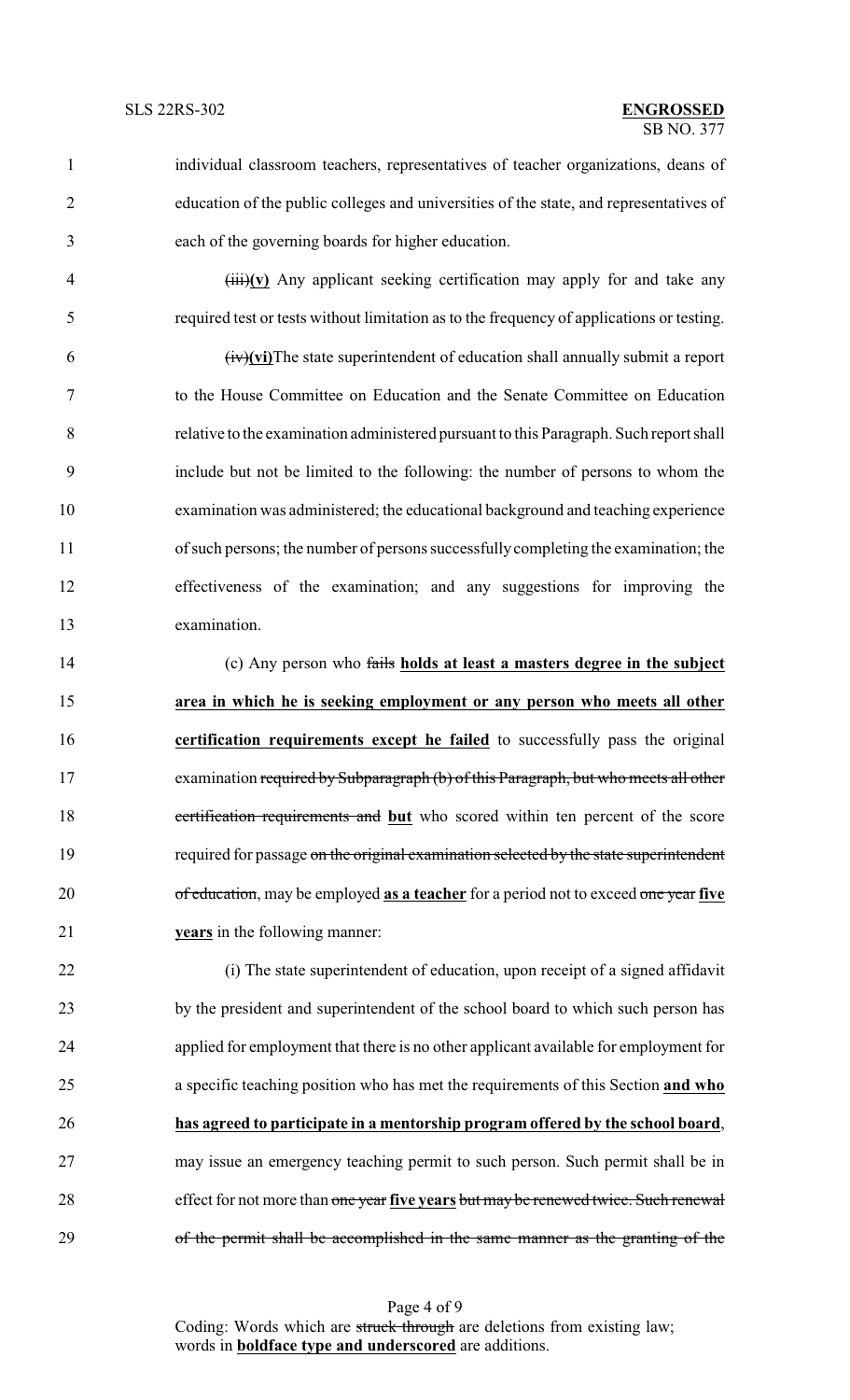| $\mathbf{1}$ | original permit. The granting of such emergency teaching permit shall in no way        |
|--------------|----------------------------------------------------------------------------------------|
| 2            | affect, reduce, or waive the requirement that the person successfully complete the     |
| 3            | aforementioned examination.                                                            |
| 4            | (ii) At any time the person who failed to pass the exam successfully passes            |
| 5            | the examination, he shall be certified and may be employed on a permanent basis.       |
| 6            | (iii) After five years of effective teaching evaluations pursuant to R.S.              |
| 7            | 17:3902 and upon a signed affidavit of a superintendent of a school system             |
| 8            | recommending to employ the person for the following school year subject to the         |
| 9            | receipt of a valid Louisiana teaching certificate, the person shall be granted a       |
| 10           | valid standard professional level teaching certificate by the state superintendent     |
| 11           | of education, subject only to passing all provisions of law relative to background     |
| 12           | checks and criminal history review.                                                    |
| 13           | (ii)(iv) The period herein provided for the employment of during which a               |
| 14           | teacher is working with an emergency teaching permit granted under the provisions      |
| 15           | of this Paragraph shall not count toward tenure.                                       |
| 16           | $\ast$<br>*<br>∗                                                                       |
| 17           | (e) The board shall not adopt any policy, rule, regulation, or other measure           |
| 18           | that limits or restricts the number of times a temporary employment permit may be      |
| 19           | issued to any teacher who meets all other requirements of current board policy, has    |
| 20           | applied for employment for a specific teaching position for which position there is    |
| 21           | no other applicant available for employment who has met the requirements of this       |
| 22           | Paragraph, has the recommendation of the superintendent of the school system           |
| 23           | employing such teacher, and has had a successful local evaluation for the previous     |
| 24           | four years prior to such issuance. Any such policy, rule, regulation, or other measure |
| 25           | in effect on July 1, 1993 shall be null and void.                                      |
| 26           | $\ast$<br>$\ast$<br>$\ast$                                                             |
| 27           | §7.1. Certification of teachers; certification of principals and superintendents;      |
| 28           | certification of school psychologists                                                  |
| 29           | A. In carrying out its responsibility to prescribe the qualifications and provide      |

Page 5 of 9 Coding: Words which are struck through are deletions from existing law; words in **boldface type and underscored** are additions.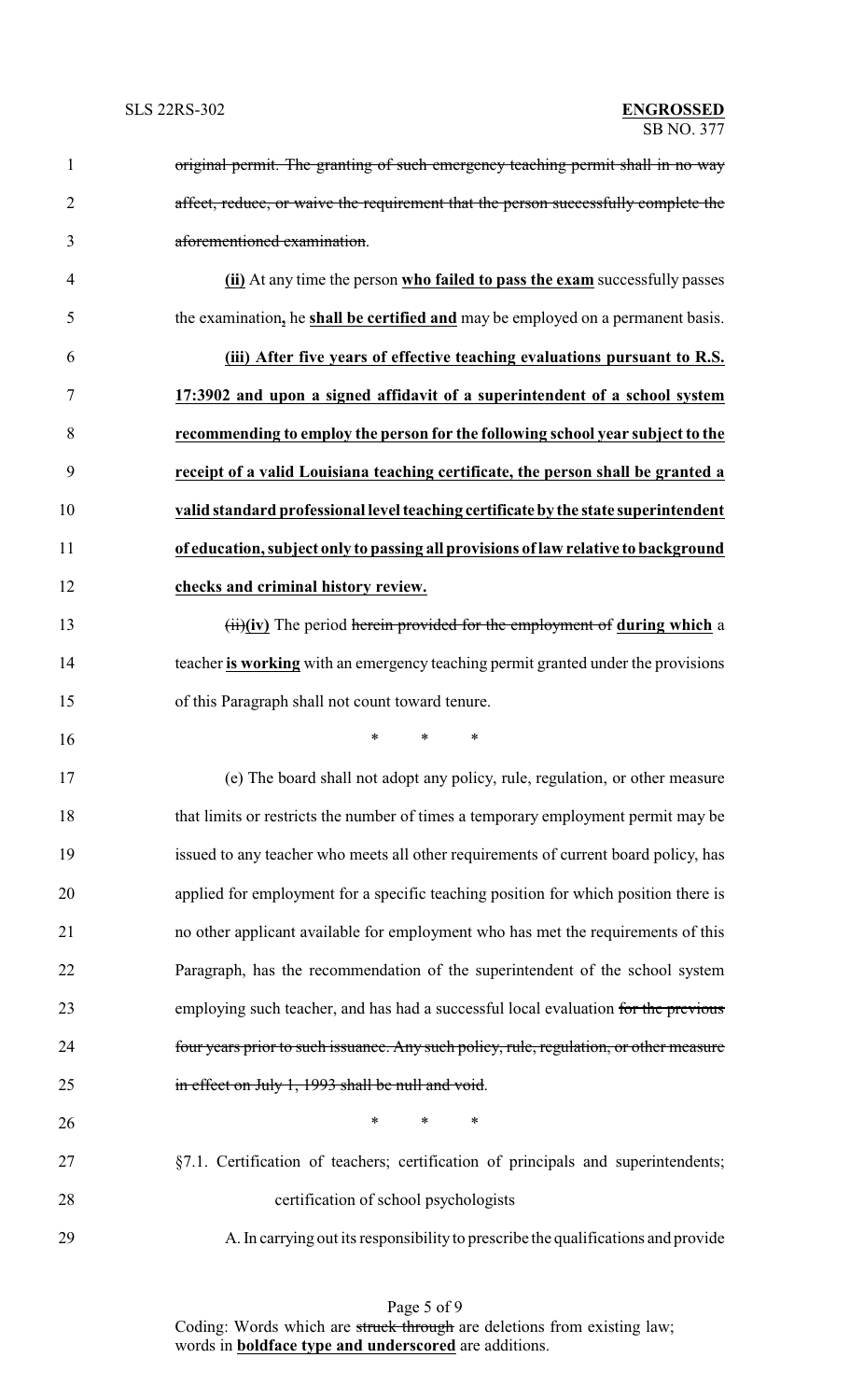| $\mathbf{1}$   | for the certification of teachers under authority of R.S. $17:7(6)$ , the qualifications and |
|----------------|----------------------------------------------------------------------------------------------|
| $\overline{2}$ | requirements established by the State Board of Elementary and Secondary Education            |
| 3              | for certification of any applicant for certification who completes an approved teacher       |
| $\overline{4}$ | education program in Louisiana shall include but not be limited to the following:            |
| 5              | (1) Beginning with the 2024-2025 academic year, that each approved                           |
| 6              | teacher education program shall not require more than one hundred and twenty                 |
| $\tau$         | semester hours of college credit for degree completion, inclusive of or any                  |
| 8              | classroom observation time or mentorship requirements.                                       |
| 9              | *<br>$\ast$<br>$\ast$                                                                        |
| 10             | $\ast$<br>$\ast$<br>$\ast$<br>(3)                                                            |
| 11             | (b) An applicant who has passed all requisite examinations covering pre-                     |
| 12             | professional skills and content knowledge but who does not meet the requirement of           |
| 13             | Subparagraph (a) of this Paragraph may be certified if he completes a post-                  |
| 14             | baccalaureate program as provided in this Subparagraph. or he may be employed                |
| 15             | as a teacher for a period not to exceed five years in the following manner:                  |
| 16             | (i) The state superintendent of education, upon receipt of a signed                          |
| 17             | affidavit by the president and superintendent of the school board to which such              |
| 18             | person has applied for employment that there is no other applicant available for             |
| 19             | employment for a specific teaching position who has met the requirements of                  |
| 20             | this Section, may issue an emergency teaching permit to such person. Such                    |
| 21             | permit shall be in effect for not more than five years.                                      |
| 22             | (ii) After five years of effective teaching evaluations pursuant to R.S.                     |
| 23             | 17:3902 and upon a signed affidavit of a superintendent of a school system                   |
| 24             | recommending to employ the person for the following school year subject to the               |
| 25             | receipt of a valid Louisiana teaching certificate, the person shall be granted a             |
| 26             | valid standard professional level teaching certificate by the state superintendent           |
| 27             | of education, subject only to passing all provisions of law relative to background           |
| 28             | checks and criminal history review.                                                          |
| 29             | (i) Such an applicant for admission to a post-baccalaureate program may be                   |

Page 6 of 9 Coding: Words which are struck through are deletions from existing law; words in **boldface type and underscored** are additions.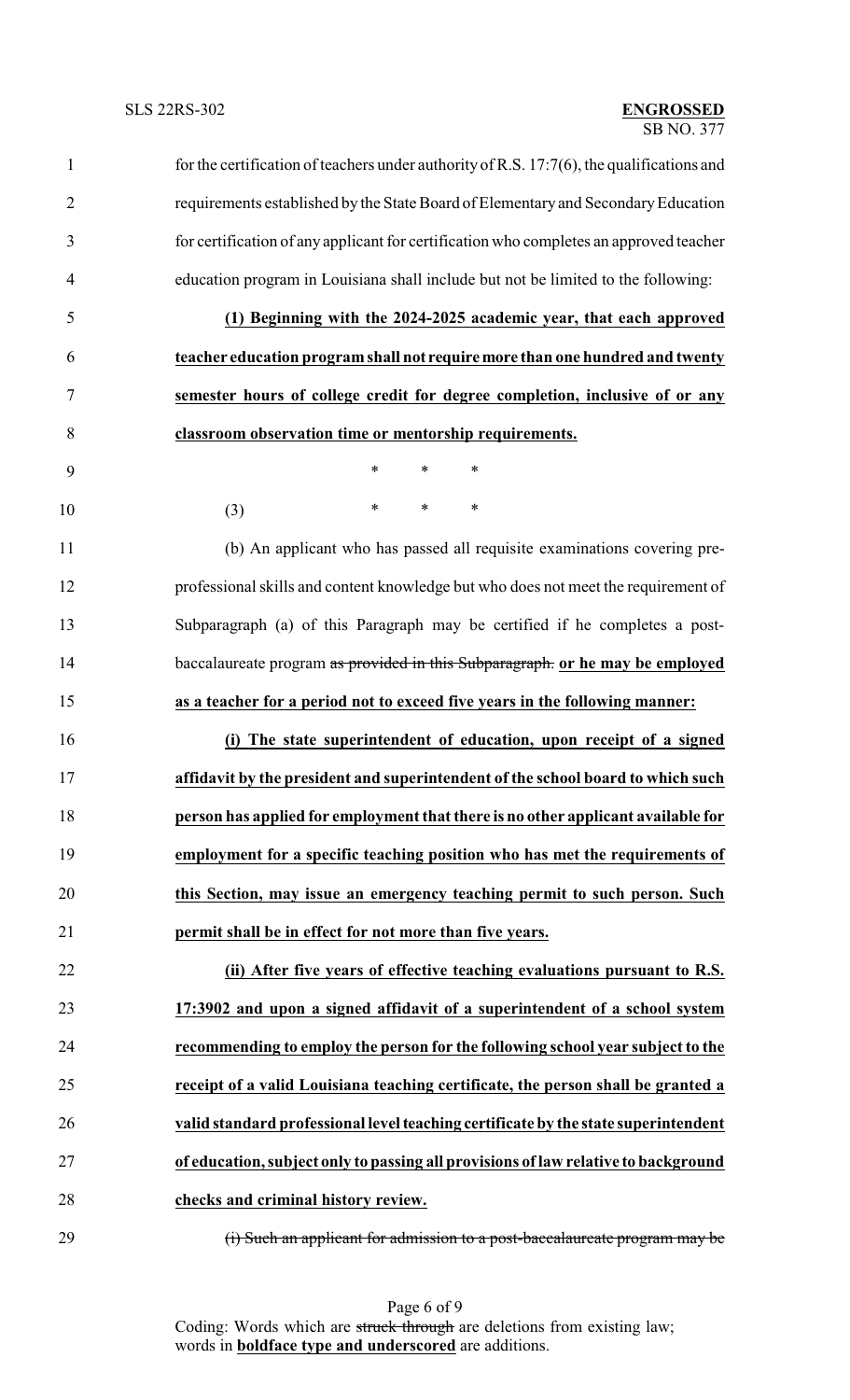| 1              | granted conditional admission following a satisfactory personal interview by the           |
|----------------|--------------------------------------------------------------------------------------------|
| $\overline{2}$ | program's admissions officer.                                                              |
| 3              | (ii) If the program awards credit hours, the applicant shall achieve a grade               |
| 4              | point average of 3.00 or higher in post-baccalaureate program courses by the end of        |
| 5              | his first twelve credit hours and successfully complete the program.                       |
| 6              | (iii) If the program does not award credit hours, the applicant shall                      |
| $\tau$         | demonstrate mastery of competencies as required by the program administrator and           |
| 8              | by the school system in which the applicant completes required clinical practice, and      |
| 9              | satisfactorily completes all program requirements as set forth by the state board,         |
| 10             | including any requirements for clinical practice, at graduation.                           |
| 11             | $\ast$<br>$\ast$<br>∗                                                                      |
| 12             | B.(1) After August 15, 1986, except as otherwise provided in Paragraph (2)                 |
| 13             | of this Subsection, any Any persons applying for initial certification as a principal      |
| 14             | or vice, assistant, or deputy principal, hereafter referred to as a principal, in addition |
| 15             | to any other requirements of the State Board of Elementary and Secondary                   |
| 16             | Education, shall have passed the administrative portion of the National Teachers           |
| 17             | Examination produced by the Educational Testing Service educational leadership             |
| 18             | exam adopted by and at a level determined by the State Board of Elementary and             |
| 19             | Secondary Education not later than August 1, 1986, which determination shall be            |
| 20             | based on a validation study to be completed by the board no later than July 31, 1986.      |
| 21             | The validation study shall be submitted to the Joint Committee on Education for its        |
| 22             | review prior to adoption of a passage score.                                               |
| 23             | $\ast$<br>∗<br>∗                                                                           |
| 24             | §7.2. Approved teacher education programs                                                  |
| 25             | A. In carrying out its responsibility to prescribe the qualifications and provide          |
| 26             | for the certification of teachers under authority of R.S. 17:7(6), the State Board of      |
| 27             | Elementary and Secondary Education, subject to the constitutional power and                |
| 28             | authority of the Board of Regents, the Board of Supervisors for the University of          |
| 29             | Louisiana System, the Board of Supervisors of Louisiana State University and               |
|                |                                                                                            |

Page 7 of 9 Coding: Words which are struck through are deletions from existing law; words in **boldface type and underscored** are additions.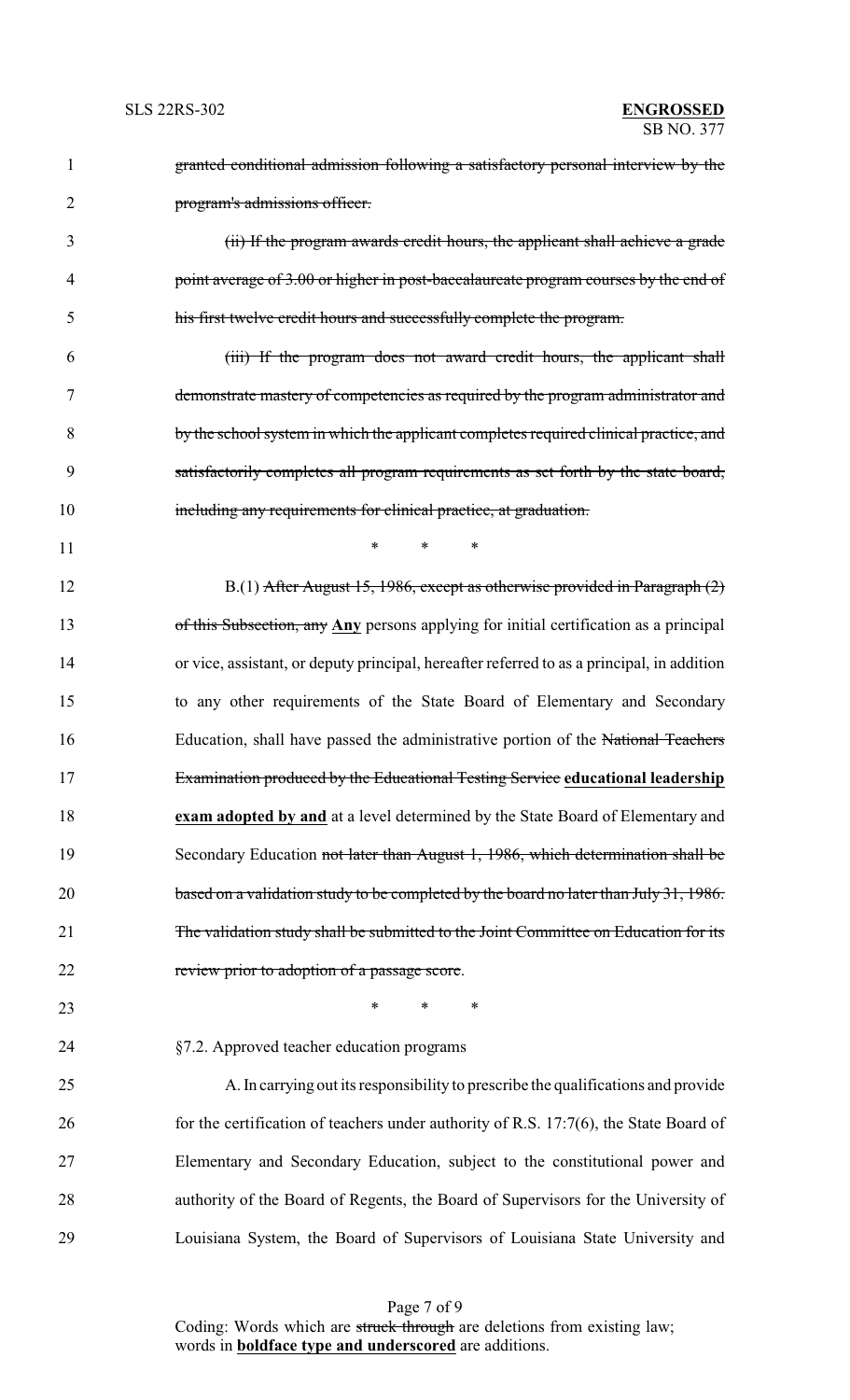| Agricultural and Mechanical College, and the Board of Supervisors of Southern                 |
|-----------------------------------------------------------------------------------------------|
| University and Agricultural and Mechanical College, shall establish qualifications            |
| and requirements for the approval of teacher education programs from which                    |
| graduates may be certified. The qualifications and requirements established by the            |
| State Board of Elementary and Secondary Education for an approved teacher                     |
| education program shall include but not be limited to the following:                          |
| *<br>$\ast$<br>∗                                                                              |
| (7) Beginning with the 2024-2025 academic year, that an approved                              |
| teacher education program shall be no more than one hundred and twenty                        |
| semester hours of college credit for degree completion, inclusive of or any                   |
| classroom observation time or mentorship requirements.                                        |
| $\ast$<br>$\ast$<br>$\ast$                                                                    |
| Section 2. R.S. $17:7.1(A)(7)$ and $7.2(A)(4)$ are hereby repealed.                           |
| Section 3. This Act shall become effective upon signature by the governor or, if not          |
| signed by the governor, upon expiration of the time for bills to become law without signature |
| by the governor, as provided by Article III, Section 18 of the Constitution of Louisiana. If  |
| vetoed by the governor and subsequently approved by the legislature, this Act shall become    |
|                                                                                               |

of the legislative instrument, were prepared by Cheryl Serrett.

SB 377 Engrossed 2022 Regular Session Peacock

**DIGEST** 

Present law (R.S. 17:7(6)) provides relative to the duties, functions, and responsibilities of the State Board of Elementary and SecondaryEducation (BESE) which includes prescribing the qualifications of teachers and providing for the certification of teachers.

Proposed law retains present law. Proposed law removes outdated provisions, and updates terminology in present law.

Present law requires a person applying for certification to pass an examination which includes English proficiency, pedagogy knowledge, and content knowledge.

Proposed law removes the English proficiency requirement.

Proposed law provides that a teacher who holds a valid-out-of-state teaching license, who has at least three years of successful teaching experience in another state, and who has completed one year of teaching in Louisiana is not required to take an exam to be certified

Page 8 of 9 Coding: Words which are struck through are deletions from existing law; words in **boldface type and underscored** are additions.